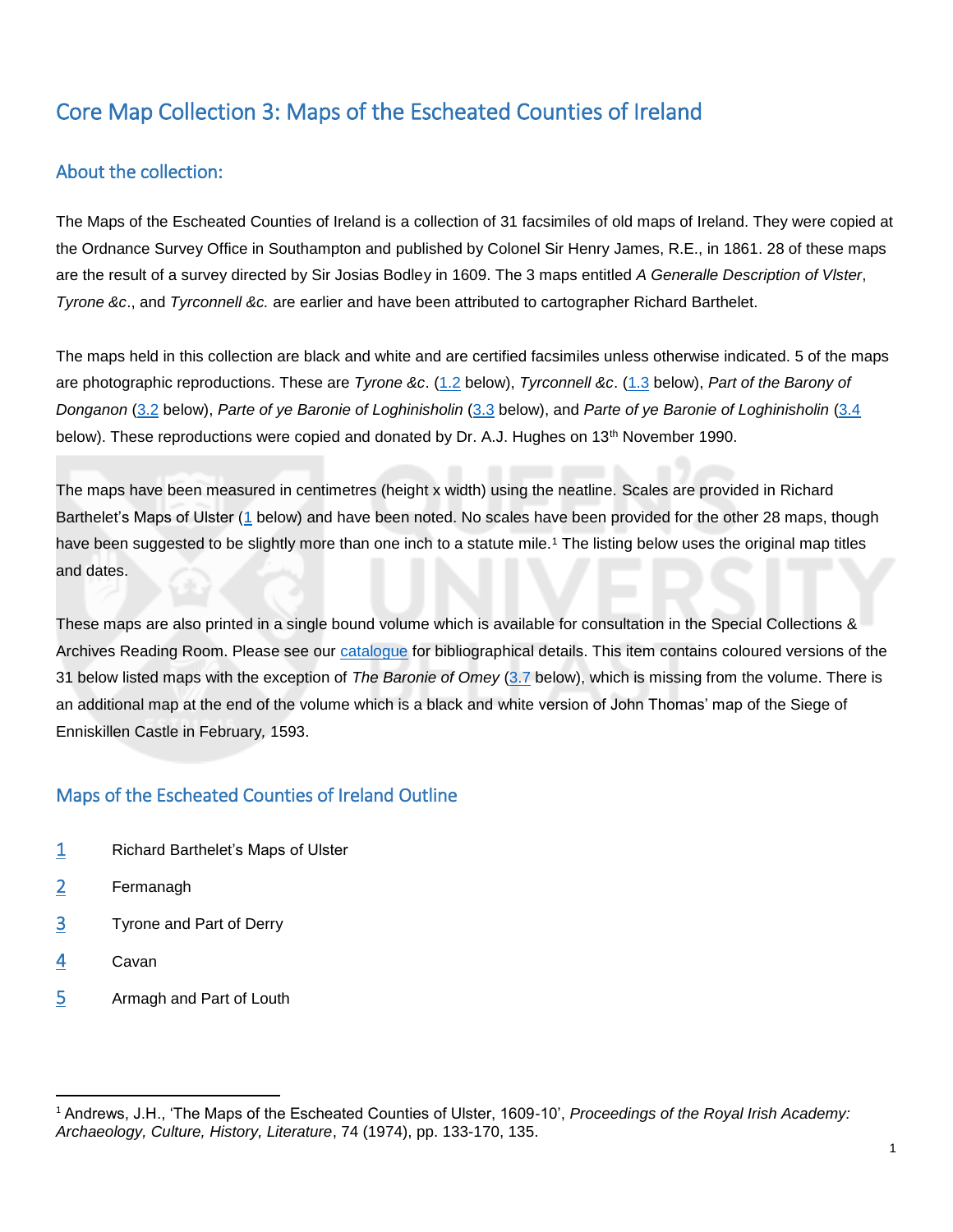<span id="page-1-5"></span><span id="page-1-0"></span>

|     |              | <b>Richard Barthelet's Maps of Ulster</b>                                                          |
|-----|--------------|----------------------------------------------------------------------------------------------------|
| 1.1 | c. 1602-1603 | A Generalle Description of VIster. Scale: 3 1/2 inches to 20 Irish miles; 3 1/2 inches to 25       |
|     |              | English miles. Scales given in Latin. Dimensions: 41.2 x 54.3 cm.                                  |
| 1.2 | c. 1602-1603 | Tyrone &c. Photographic reproduction. Scale: 4 1/2 inches to 12 Irish miles. Scale given in Latin. |
|     |              | Dimensions: 39.2 x 50.6 cm.                                                                        |
| 1.3 | c. 1602-1603 | Tyrconnell &c. Photographic reproduction. Scale: 1 inch to 3 Irish miles; 6 1/2 inches to          |
|     |              | 8 leagues. Dimensions: 39.4 x 51.5 cm.                                                             |

<span id="page-1-7"></span><span id="page-1-1"></span>

| $\overline{2}$ |              | Fermanagh                                                                                      |
|----------------|--------------|------------------------------------------------------------------------------------------------|
| 2.1            | c. 1609-1610 | Halfe ye Baronie of Knockninnie. No scale given. Dimensions: 39.9 x 64.3 cm.                   |
| $2.2^{\circ}$  | c. 1609-1610 | Parte of the Baronie of Knockninnie. No scale given. Dimensions: 38.2 x 52.4 cm.               |
| 2.3            | c. 1609-1610 | The Baronie of Clancally. No scale given. Dimensions: 39.5 x 55.5 cm.                          |
| 2.4            | c. 1609-1610 | The Baronie of Clinawley. No scale given. Dimensions: 40 x 55.5 cm.                            |
| 2.5            | c. 1609-1610 | The Barony of Maghery Steffanah, with ye two Halfe Bar: of Coole & Tircannada. No scale given. |
|                |              | Dimensions: 39 x 53.3 cm.                                                                      |
| 2.6            | c. 1609-1610 | The Barony of Mahhery Boy. No scale given. Dimensions: 39.5 x 54.5 cm.                         |
| 2.7            | c. 1609-1610 | The Halfe Baronies of Lurgh and Cole Mackernan. No scale given. Dimensions: 40 x 54.6 cm.      |

<span id="page-1-8"></span><span id="page-1-4"></span><span id="page-1-3"></span><span id="page-1-2"></span>

| 3   |              | <b>Tyrone and Part of Derry</b>                                                               |
|-----|--------------|-----------------------------------------------------------------------------------------------|
| 3.1 | c. 1609-1610 | Parte of ye Baronie of Donganon. No scale given. Dimensions: 40 x 53.9 cm.                    |
| 3.2 | c. 1609-1610 | Part of the Barony of Donganon. Photographic reproduction. No scale given. Dimensions: 38.8 x |
|     |              | 53.4 cm.                                                                                      |
| 3.3 | c. 1609-1610 | Parte of ye Baronie of Loghinisholin. Photographic reproduction. No scale given. Dimensions:  |
|     |              | $37.9 \times 52.5$ cm.                                                                        |
| 3.4 | c. 1609-1610 | Parte of ye Baronie of Loghinisholin. Photographic reproduction. No scale given. Dimensions:  |
|     |              | 38.6 x 52.6 cm.                                                                               |
| 3.5 | c. 1609-1610 | Parte of the Baronie of Strabane. No scale given. Dimensions: 30.1 x 54.3 cm.                 |
| 3.6 | c. 1609-1610 | Parte of ye Baronie of Strabane. No scale given. Dimensions: 40.2 x 54.4 cm.                  |
| 3.7 | c. 1609-1610 | The Baronie of the Omey. No scale given. Dimensions: 40.7 x 79 cm.                            |
| 3.8 | c. 1609-1610 | The Baronie of Clogher. No scale given. Dimensions: 40.4 x 54 cm.                             |

<span id="page-1-9"></span><span id="page-1-6"></span>

| 4 |  |  |  |  |  |  | Cavan |  |
|---|--|--|--|--|--|--|-------|--|
|   |  |  |  |  |  |  |       |  |

| 4.1 | c. 1609-1610 The Baronie of Loghtie. No scale given. Dimensions: 41.2 x 54 cm.          |
|-----|-----------------------------------------------------------------------------------------|
| 4.2 | c. 1609-1610 The Baronie of Tollagh Garvie. No scale given. Dimensions: 39.9 x 53.6 cm. |

- 4.3 c. 1609-1610 *The Baronie of Clanchy*. No scale given. Dimensions: 41.2 x 54.4 cm.
- 4.4 c. 1609-1610 *The Barony of Castle Rahin*. No scale given. Dimensions: 38.9 x 53.6 cm.